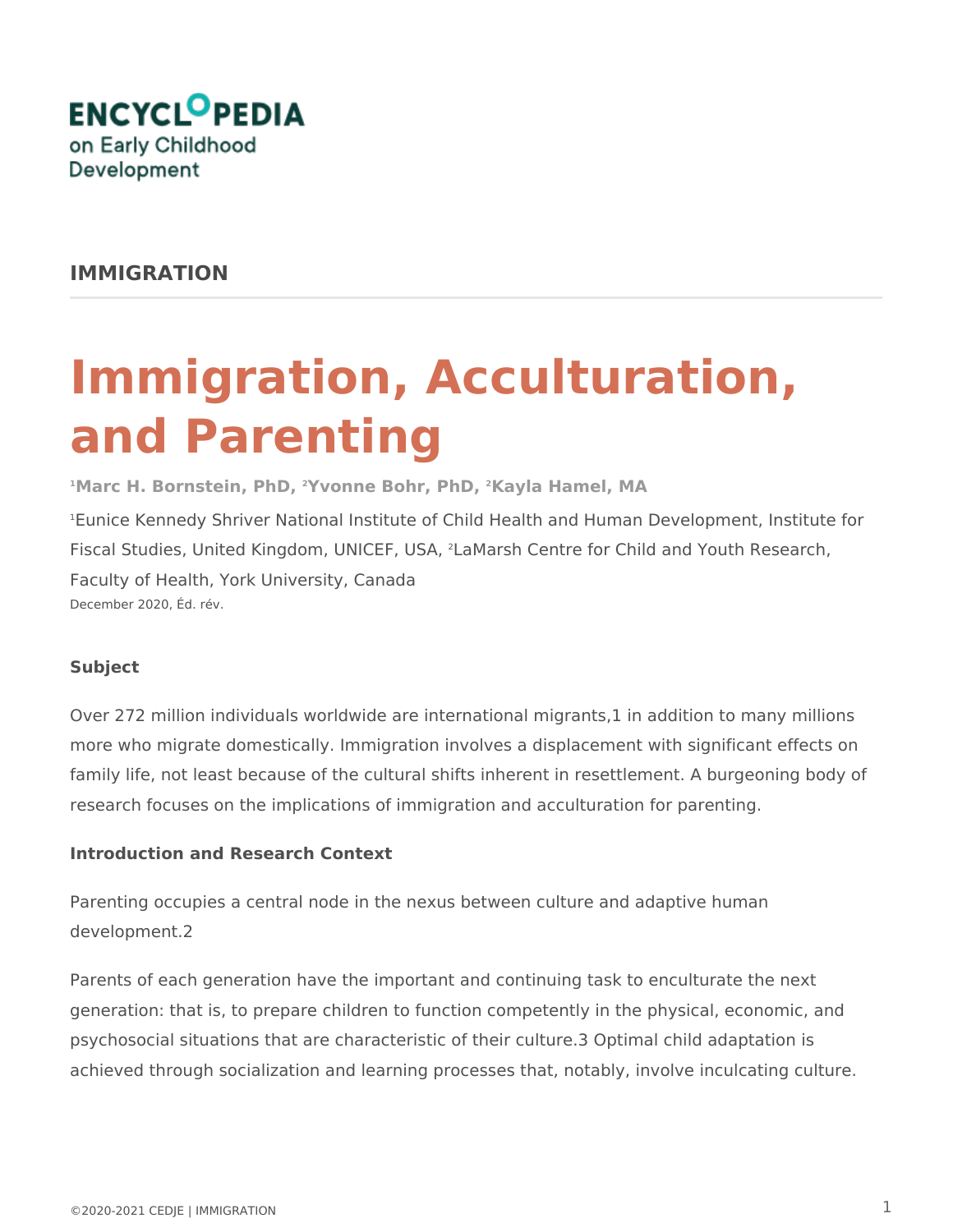Culture-specific patterns of parenting make for variations in childrearing practices that can be patent or subtle, but are always meaningful in meeting a specific culture's needs within a unique context.4 Parents in all cultures are expected to nurture and protect young children,5,6 but culture influences a wider array of parenting cognitions and practices related to childrearing and child development.7,8,9,10,11,12 Moreover, the effects of specific parenting cognitions and practices on specific domains of children's development vary as a function of specific cultural contexts, such that whether a given parenting cognition or practice is "adaptive" or "maladaptive" will differ across cultures and settings.13,14 Parenting and its subsequent outcomes in child development are likely subjected to complex transformations when families emigrate from one culture to settle in another.

#### **Key Research Questions**

- To what extent do immigrant parents' caregiving cognitions and practices change when they migrate from one culture to another?
- What unique challenges do immigrant parents face in acculturating?
- How do immigration and acculturation affect parenting and, so, child development?

#### **Recent Research Results**

#### *Parental acculturation*

Immigration requires acculturation. Acculturation entails processes of cultural and psychological change – for example in customs, language, values – that take place as a result of contact between two or more cultural groups and their individual members.15,16

Early nominal or categorical models of acculturation depicted all individuals immigrating to a new culture as experiencing one of four possible outcomes, which were distinguished by high versus low levels of acculturation to their culture of origin and to their new culture of destination.17 As acculturation research evolved, this framework was recognized as an oversimplification.4,18,19 The application of the *specificity principle* to acculturation science has led to a more nuanced and valid conceptualization of acculturation, one which appreciates the many psychological, sociocultural, and biological factors that moderate the acculturation process. The specificity principle in acculturation science asserts that "specific setting conditions of specific persons at specific times moderate specific domains of acculturation via specific processes."4 This framework allows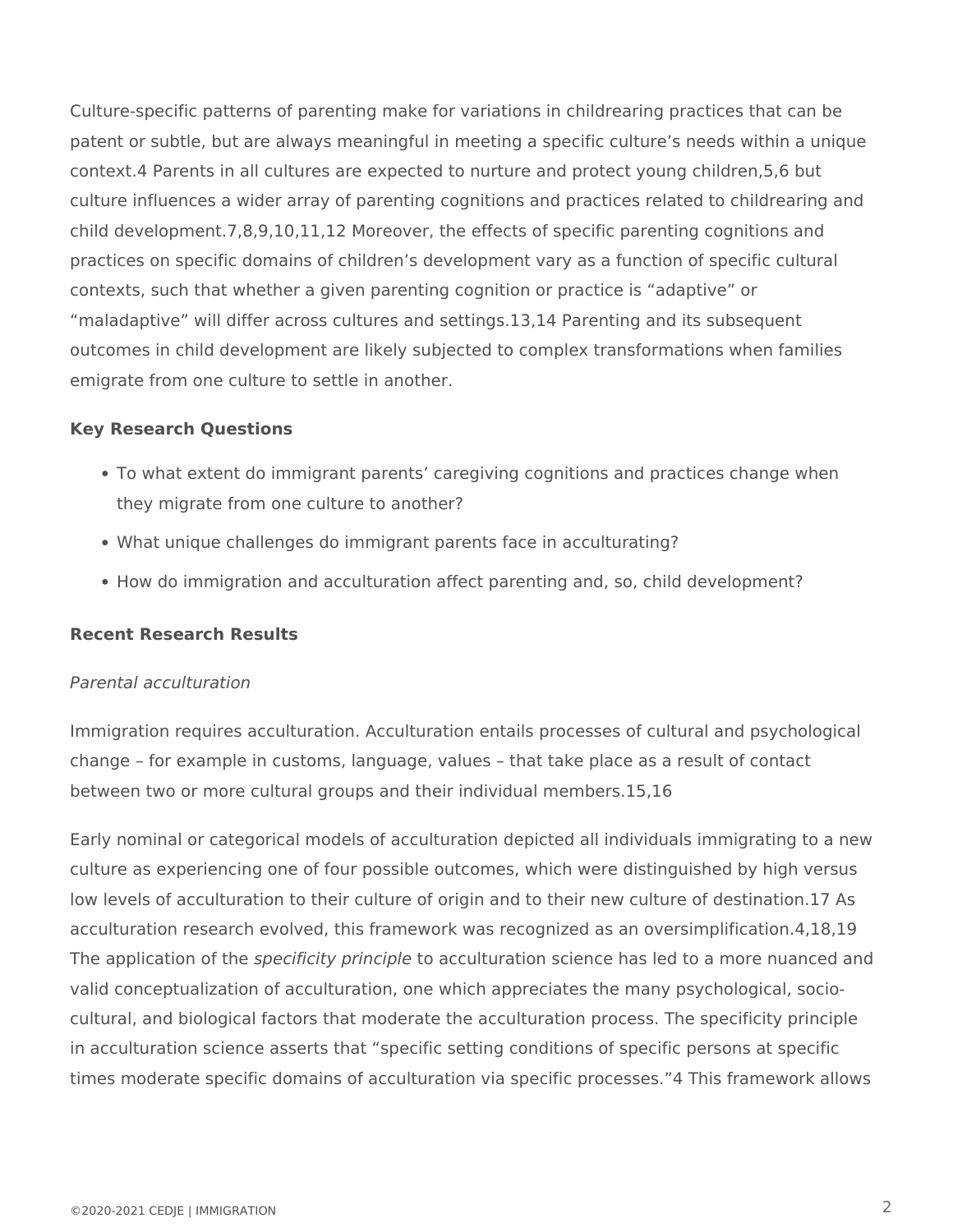for acculturation outcomes to be idiosyncratic, dynamic, and variable across domains of functioning, stipulations which more accurately reflect findings in acculturation research and the lived experiences of international and domestic migrants. Individual differences, gender, age, cultures of origin and destination, reasons for migrating, legal status in the culture of destination, and life history are some factors which vary across individuals and contribute to diverse outcomes of a transactional acculturation process as embraced by the specificity principle.

Immigration and acculturation are disorganizing and reorganizing experiences, necessitating alterations of social identity and self-image. Immigrants must negotiate new cultures and learn to navigate multiple new and different systems, often without the support of familiar social networks. Acculturation requires adjusting responses of engrained life scripts to compensate for cultural differences and disruption of familiar family roles. Immigrant parents bring with them on their journey from their original cultural context conceptual models of the successful parent and how to rear a child properly. When they migrate to a new culture, they find that socialization agents in the new culture of destination, such as other parents, teachers, and professionals, may possess different images of the successful parent and different strategies for childrearing.4,20,21 In acculturating, immigrant parents must decide which cognitions or practices to retain from their indigenous culture of origin, which to modify, and which conventions to adopt from their new culture of destination. This circumstance prompts most acculturating parents to become bicultural in some degree, simultaneously adopting select cognitions and practices of their new culture while retaining some from their native culture.22,23,24 Bicultural individuals, those who feel comfortable navigating within their cultures of origin and destination, may demonstrate acculturation to their culture of destination in certain domains of functioning but align more closely with their culture of origin in other domains. For instance, certain religious practices may be maintained from the culture of origin,25 but facets of personality may evolve to fit the culture of destination more closely.26 Cultural adaptation (to adopt some elements of the culture of destination) may be preferred in the public domain and cultural maintenance (to retain some elements of the culture of origin) in the private domain. For example, Turkish and Moroccan immigrant parents in the Netherlands attribute more importance to cultural maintenance in the home and family context but consider adaptation important to functioning in work situations.27 Rather than any one particular pattern of acculturation being uniformly associated with all positive outcomes, high levels of biculturalism have been found to positively but selectively predict self-esteem, prosocial behaviour, adjustment, strong family relationships, and positive mental health in immigrants.28,29,30,31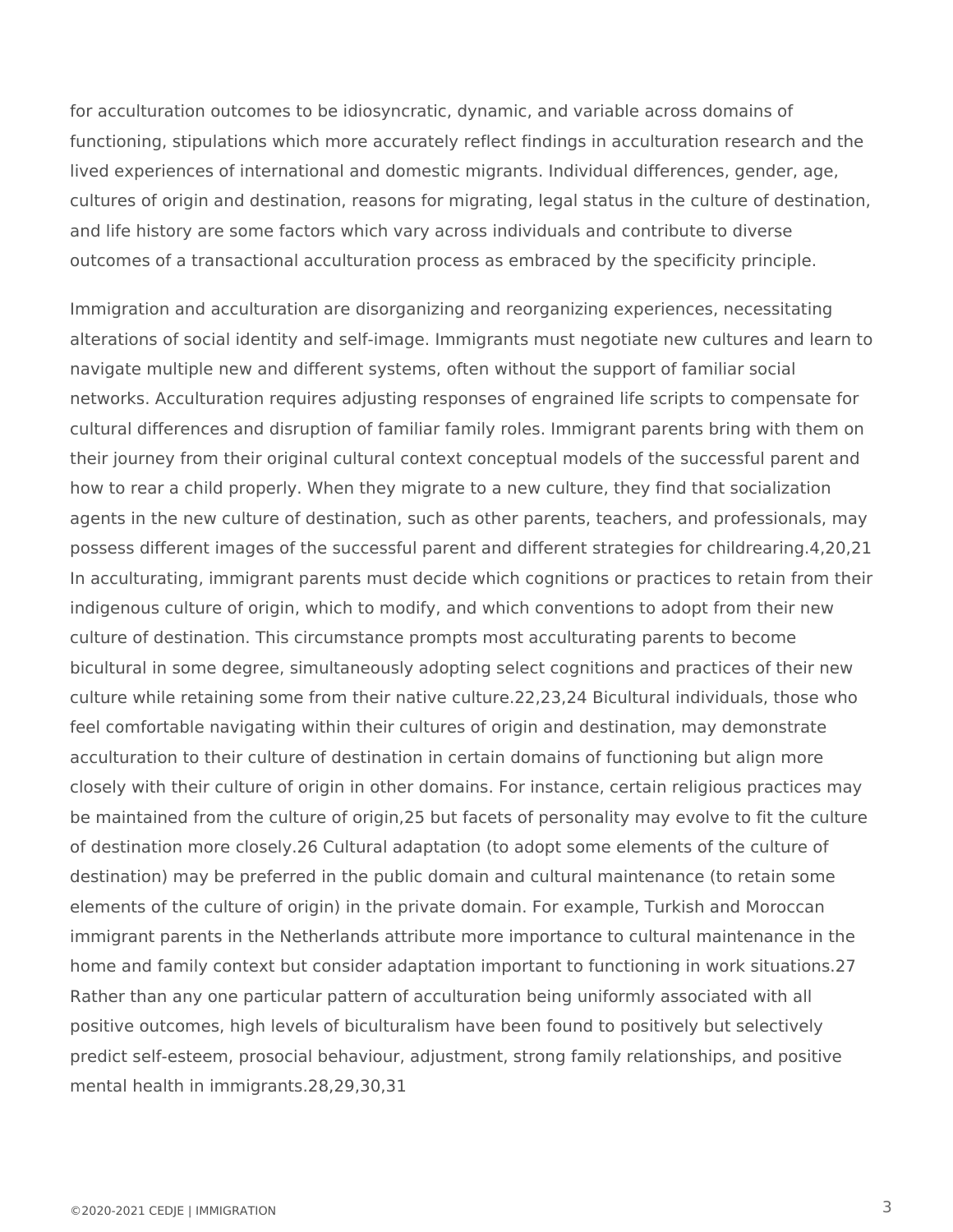Immigrants do not always or readily adopt all cognitions or practices of their culture of destination.32,33 For example, Chinese Canadian transnational parents opt to allow grandparents to care for their infants, based on expectations and norms of their culture of origin, despite emotional hardship and disapproval within their culture of destination.34 Additionally, and speaking generally, parenting practices appear to migrate more readily than parenting cognitions.4 For example, some cognitions of Japanese immigrant mothers remain close to corresponding cognitions of mothers in Japan, or fall intermediate between those of Japanese and European American mothers, whereas some Japanese immigrant mothers' practices change to resemble those of European American mothers more closely than those of native Japanese mothers.35,36,37,38 In addition, different immigrant groups retain and adopt culture-specific cognitions and practices differently.4,39 In contrast with Japanese American immigrant mothers, immigrant mothers from South America to the United States share more cognitions and practices with U.S. American mothers in their culture of destination than mothers in their South American cultures of origin.35,36

#### *Additional challenges to immigrant parents*

Immigrant parents may be misunderstood and judged harshly for seemingly unorthodox practices by educational, mental health, or child welfare services that are not familiar with customs from the family's culture of origin, contributing to experiences of discrimination and social exclusion both for parents and children.40,41 Immigrant parents may routinely be evaluated based on culture-of-destination customs and laws, using measures which have not been validated for use in diverse groups and so may not be adequately sensitive or effective in assessing immigrant populations.42,43,44 Immigrant parents may further experience significant loss in their effectiveness – as a result of systemic constraints on their ability to influence their new environment on behalf of their children – as, for example, when negotiating an unfamiliar educational system.45,46 This circumstance may be especially challenging for parents with undocumented immigration status who may restrict mobility and outreach within their communities as they fear deportation or family separation.47 Parents with high academic aspirations for their children, but little education themselves, may be uncomfortable with the new school system. They may not be in a position to help their children with schoolwork, and they may experience cultural or language constraints in dealing with educational authority figures, and thus may negotiate with teachers and administrators less effectively.

Moreover, peers and schools exert major socializing influences on youth, forces that can result in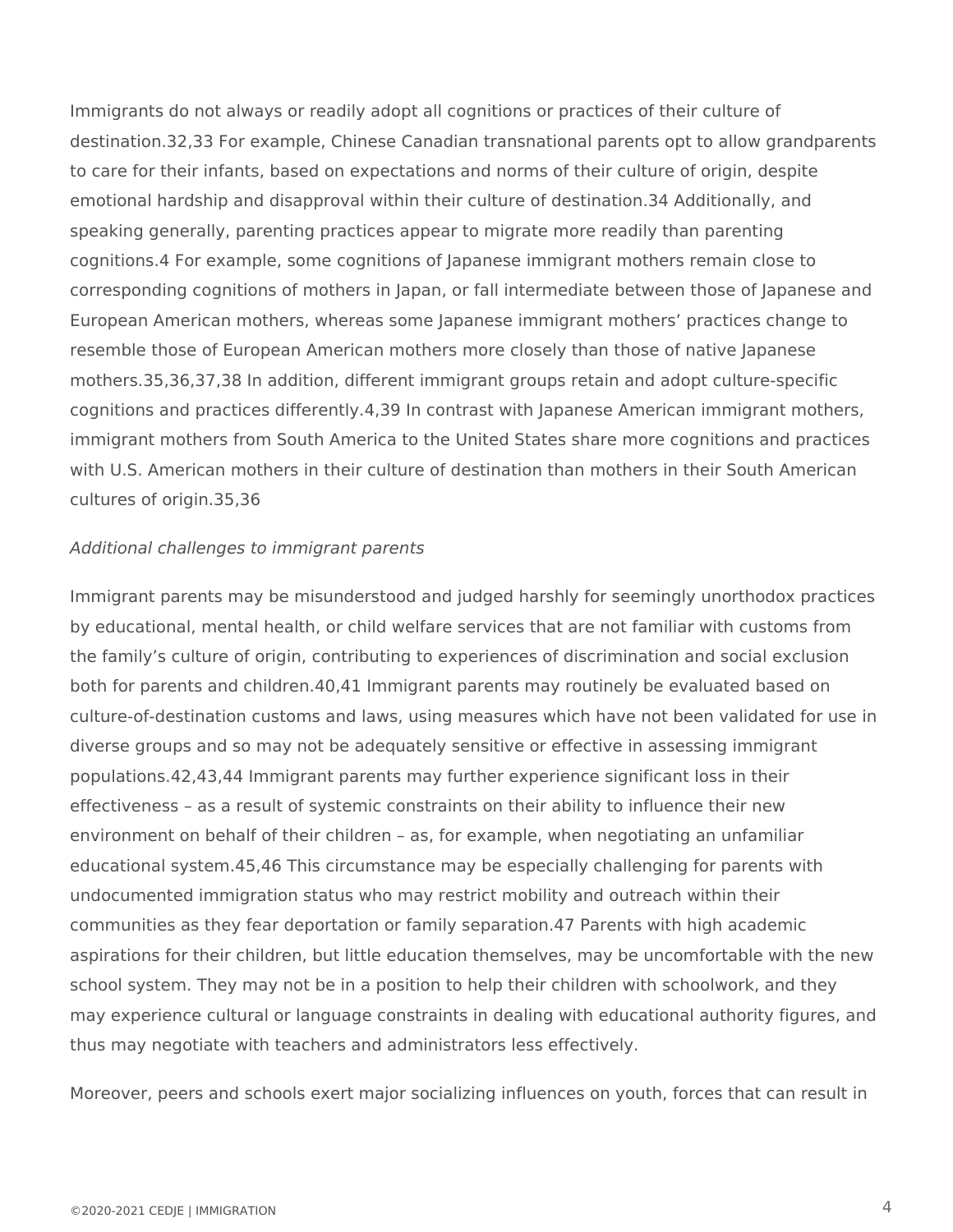children becoming more quickly and thoroughly acculturated than their parents.48

This situation is sometimes described as "dissonant acculturation"49– when children's acquisition of the language and cultural maze ways of the destination culture, and simultaneous loss of those of the origin culture, outstrip acculturation of their parents. Dissonant acculturation can increase parent-child conflicts in immigrant families and adaptation challenges for children, including diminished academic functioning and exacerbated depressive symptoms. 50,51,52,53,54 Because immigrant families straddle two cultures, tension and conflict in the family can also arise between parents, who wish to inculcate traditional beliefs in their offspring, and children, who wish to conform to and be accepted by peers in their culture of destination.55 Paradoxically for both parties, children sometimes act as translators or culture brokers to assist their immigrant parents.56

Immigrant parents' rearing children at a distance transnationally entails special challenges.57,58,59 In the process of international migration, parents typically undergo profound transformations that can be complicated by extended periods of potentially damaging separation from their children.57 Separations may be voluntary or involuntary. In either case, immigration and separation entail great sacrifices made by parents for their children, often moving to a new continent and culture at great economic, physical, and psychological costs. The decision of parents to voluntarily immigrate without their children is frequently based on their wish to ensure their children's more optimal future development by providing a better economic standard of living and access to health care as well as a safer living environment and opportunities for educational and employment advancement. For example, a current migration crisis in Latin America, emanating from rampant levels of community violence, political instability, and economic strife in the region, has seen many parents in the Northern Triangle countries of El Salvador, Guatemala, and Honduras undertake a dangerous journey across Central America and Mexico to the United States, where they envision a better future.60 The constraints around migration to the United States are such that many parents make the difficult decision to leave their children behind and migrate alone; the number of mothers migrating without their children increased in recent years, speaking to a volume of families coping with the distress of separation.61 Substantial numbers of unaccompanied minor children also make this journey, often to reunite with family across the border62: Between October 2018 and September 2019, over 72,000 unaccompanied children and 450,000 families were apprehended at the Mexico-U.S. border – these figures do not include those individuals who managed to cross without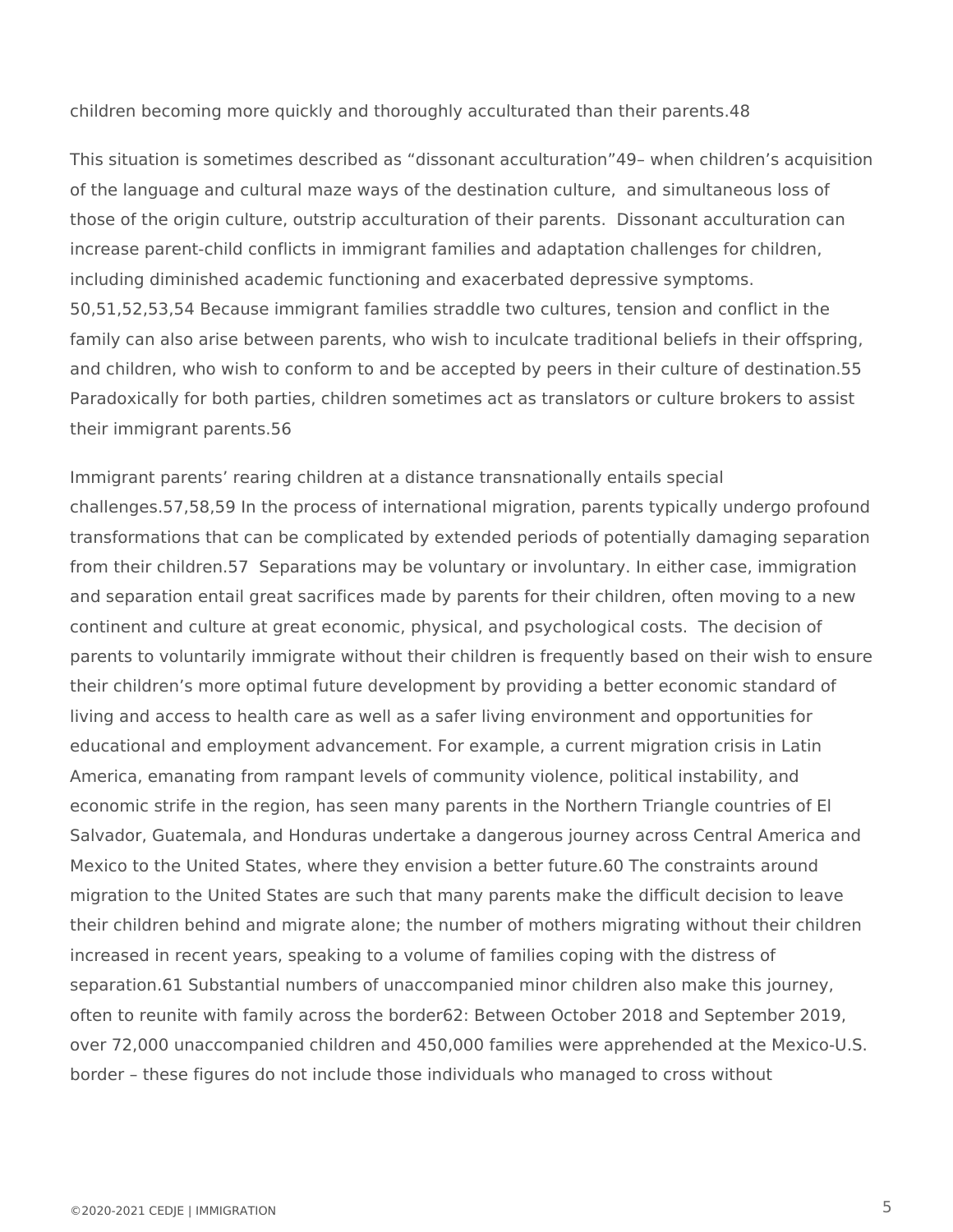detection.63 This is a troublesome statistic in light of the ubiquity of traumatic experiences on the overland journey across Mexico, when individuals face significant risks of exploitation and physical and sexual violence. These traumatic experiences occur in conjunction with traumas experienced prior to migration and carry substantial cumulative detrimental effects on mental health.64

When family separations are protracted, attachment difficulties have been noted as children miss their known caregivers and withdraw from estranged biological parents upon reunification. Resulting parental disappointment, stress, and depression are common as are difficulties in reestablishing relationships with, and authority over, children. Parents who separate from their children on account of migration are known to experience ambivalence and guilt.34 Reciprocally, children who are separated from their parents experience a wide range of negative effects on mental health, well-being, and socioemotional developmental outcomes, effects which are pronounced when the separation is prolonged or when accompanied by additional stressors such as emotional or financial deprivation.65,66 Governmental policies stand to compound experiences of trauma faced by many immigrant families, a prime example being the U.S. immigration policy mandating the forcible separation of children from their caregivers at the U.S.- Mexico land border.67 Although this policy was revoked, ongoing efforts to detain and deport unauthorized immigrants in the United States has resulted in further familial separation when the parents of U.S.-born children are sent back to their native cultures. Forced separations are highly detrimental to the mental health of children and may be particularly harmful when occurring as a result of a legal process such as deportation, due to the concurrent negative impacts of shame, stigma, loss of social support, and trauma.68 The persistent threat and worry about deportation contribute to a climate of fear in immigrant communities which has further negative effect on the mental health of children, parents, and communities.61

#### **Impact of immigration and acculturation**

There is a growing, but still limited, body of knowledge about the influences of immigrant status and acculturation on parenting young children.69 We know that immigrant parents are exposed to numerous acculturative stressors and are often at heightened risk for parenting stress and other mental health vulnerabilities.70,71,72 Furthermore, migration often brings parental adaptation difficulty, lack of time with their children, and language barriers that can destabilize parent-child relationships.73,74 However, immigrant parents may also gain access to new resources following migration which facilitate their ability to parent effectively, and those parents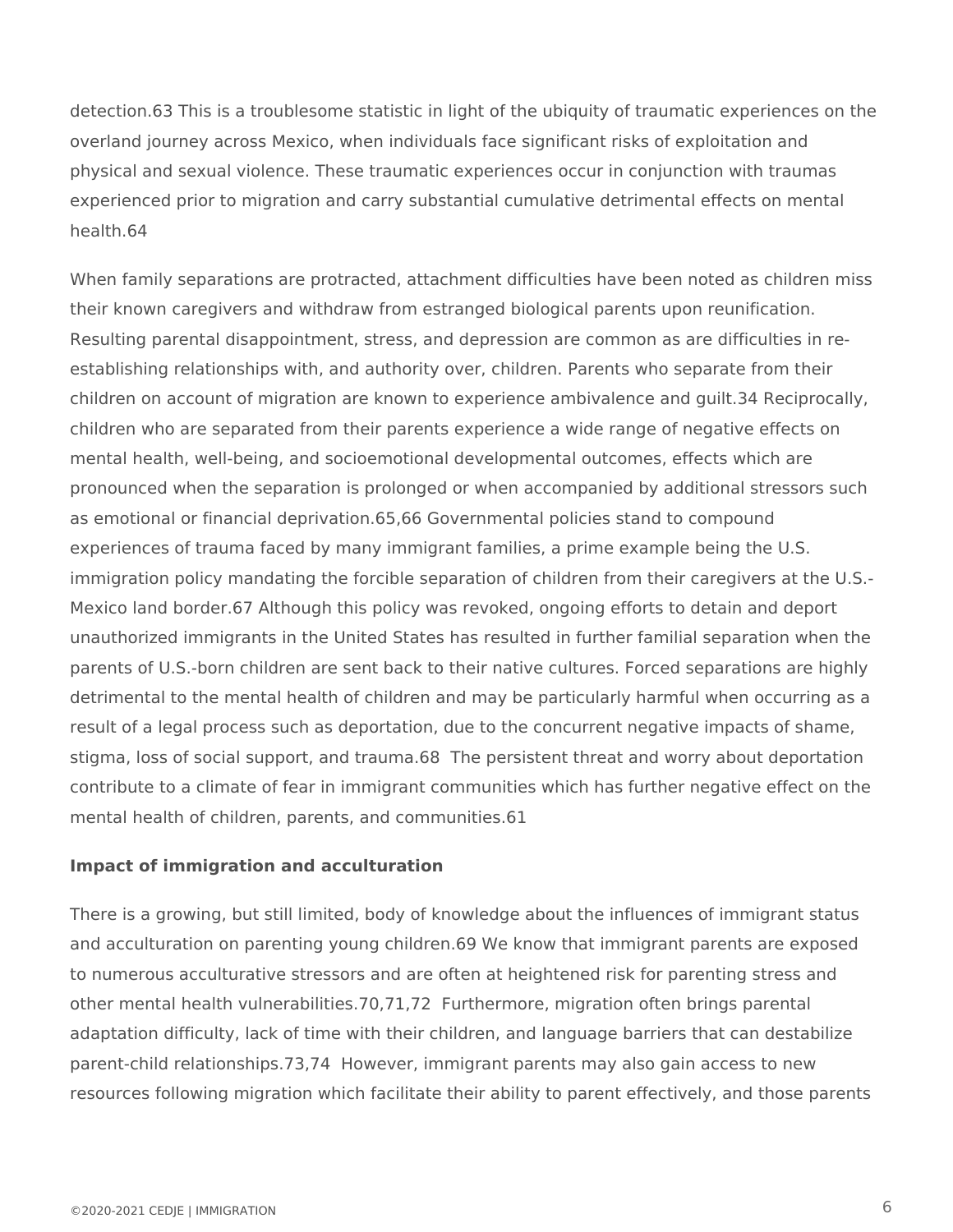who follow a bicultural trajectory and integrate within their cultures of destination, compared with those who do not, may enjoy important benefits, such as greater frequency of positive and sensitive interactions with their children and better academic outcomes for children.4,75

### **Research Gaps**

The study of the interplay among international immigration, acculturation, and parenting is ongoing and constantly affected by current events and so naturally suffers gaps and unanswered questions. Ideal research is especially challenging because it would be longitudinal in nature and designed to include pre- and post-migration assessments using three groups (comparing otherwise equivalent families who emigrate from a culture of origin, families who stay in that culture of origin, and families native to the culture of destination). This research would optimally go beyond self-reports to include independent reports, observations, and experimental data.4,76

- What advantages / disadvantages does parental acculturation to the culture of destination offer the children of immigrants?
- What factors moderate the relation between parental acculturation and child developmental outcomes?
- How do shifts in parental cognitions and parenting practices pay off?
- How do immigrant parents feel about changing their parenting cognitions and practices?
- Do immigrant parents change their parenting cognitions and practices consciously and deliberately or unconsciously and adventitiously?
- What reasons do immigrant parents give for holding on to or abandoning parenting cognitions and practices from their culture of origin?
- How do cognitions and practices from immigrant parents' culture of origin become integrated into their new lives, and do they play a fully or partially useful role in the culture of destination?
- How can receiving cultures be more open to the integration of parenting cognitions and practices stemming from immigrants' cultures of origin?

#### **Conclusion**

Immigration and acculturation are major transforming forces on families. When parents migrate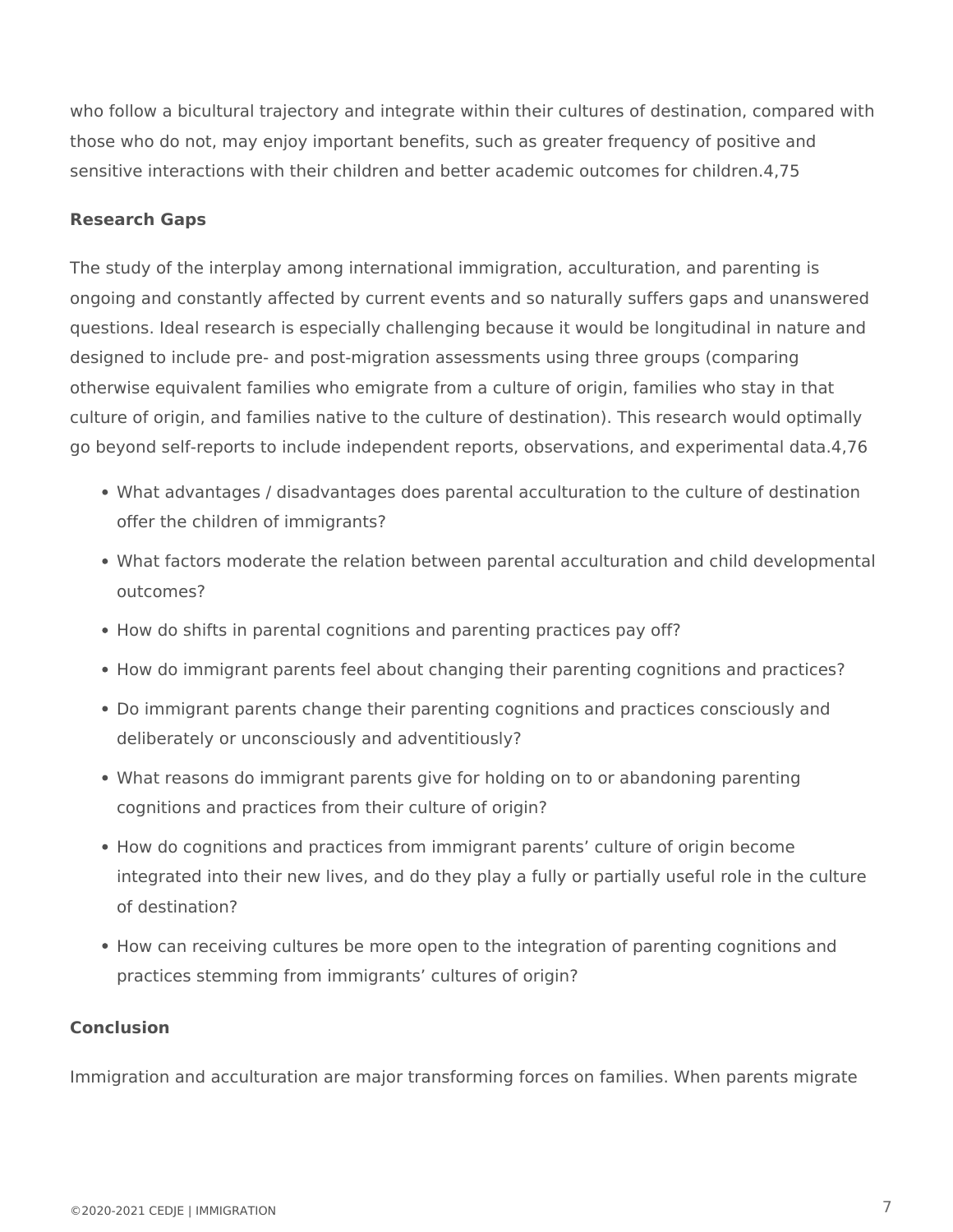to a new culture, they carry with them from their culture-of-origin implicit knowledge of childrearing and goals for the development of their offspring, but they encounter new implicit cognitions and explicit practices concerning childrearing in their culture of destination. Acculturation therefore involves negotiating parenting cognitions and practices of the two cultures. There are large individual and group differences in the ways people acculturate, in the degrees to which they achieve satisfactory adaptations, and in their paths to adaptation. As international migration is burgeoning in the 21st century, more research is needed to gain a deeper appreciation of the impact of immigrant status and acculturation on parenting and child development.

#### **Implications for Parents, Services, and Policy**

Adequate community support services must be made more widely available and accessible for immigrant families to enhance immigrant children's circumstances. Parents who immigrate initially find themselves confronted with unexpected challenges to their parenting, challenges which stem from or relate to acculturation. In addition to the loss of existing social networks and struggles inherent in resettlement, migrating parents often have to deal with critical appraisals of time-honoured practices by (even well-meaning) authorities in their culture of destination … and sometimes their own children. Service providers who engage with immigrant parents need to strike a balance between supporting families in acculturating and respecting valued aspects of parents' cultural heritage. Clinicians need to be aware of the limitations of the still largely Eurocentric norms and standards from the fields of parenting and child development. They should be educated in and respectful of the meanings of parenting cognitions and practices from cultures other than their mainstream culture. Effective programming for immigrant families should recognize culturally derived knowledge, skills, and strengths, and build on parents' existing assets rather than supplanting them in the interest of Eurocentric parenting. To achieve these goals will also involve orienting children of immigrant parents to the customs, traditions, and language of parents' cultures of origin so that children are comfortable navigating multiple cultural paradigms they encounter at home, in school, and around their community. Programming for parents should be adapted to meet needs specific to individual cultural and immigrant groups and move away from a one-size-fits-all approach that still characterizes many contemporary parenting programmes. Consistent efforts are needed to integrate culture-specific parenting cognitions and practices into the mainstream – when appropriate – especially those ultimately geared to optimize children's life chances. Finally, governmental immigration policies must be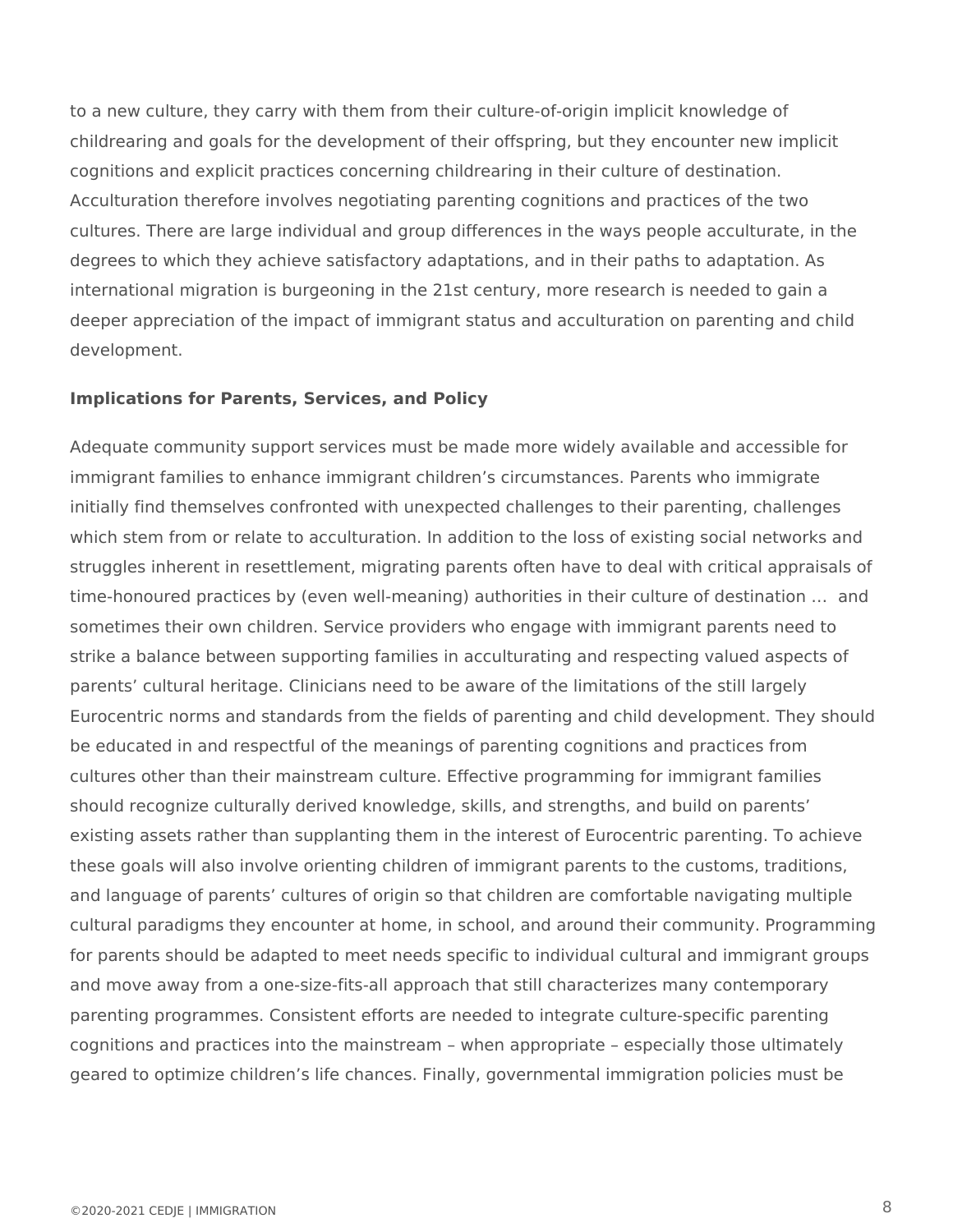advanced in the best interests of the child and facilitate family reunificatio

Acknowledgmenthss research was supported by the Intramural Research Prog NICHD (Marc Bornstein) and the Centre of Excellence for Research in Immig (Yvonne Bohr). Address correspondence to: Meandche.KBeanmesdeinSN aitvienal Institute of Child Health and Human Development, National Institutes of He Avenue, Bethesda MD 20817, Um $\mathcal{S}_a$ . He the anih: stein @gmail.com

#### References

- 1. United Nations, International Organization for Migration: World Migration Report 2020; 2019. [https://publications.iom.int/books/world-mig](https://publications.iom.int/books/world-migration-report-2020)ra4 PoFe+Sened Pezezmober 2, 2020.
- 2. Bornstein MH. Toward a model of culture!"parent!"child transactiTchnes.trlannsSa**etnen**oafifmAqdeed.of development: how children and contexts s.h Mpaes heianghtoont,h DnC: American Psychological Association 2009:139-161. doi:10.1037/11877-000
- 3. Bornstein, MH. Children s parents. In: Bornstein MH, Leventhal T, Headhsd bloomkn**ef Rh**Mlded. in chief psychology and developmentaV osici **B**oobogical settings and processes in devel  $\vec{\sigma}$ phmendtal systems. Hoboken, NJ: Wiley; 2015:55-132. doi:10.1002/9781118963418.childpsy403
- 4. Bornstein MH. The specificity principle in aceultsupatition escience Psychologio2a013 ciente: 3-45.
- 5. Bornstein MH. Parenting infants. In: Bblamsdebook MoHf, Peadre Wibilng Cthildren and Pare 3ntding d. New York: Routledge; 2019:3-55. doi:10.4324/9780429440847
- 6. Bornstein MH. Parenting science and practice. In: Sigel IE, Renninger KA, edbsan Ddabmook Wi, Lern child psychology. Child psychology and postaticle New York, NY: Wiley; 2006: 893–949.
- 7. Benedict R. Continuities and discontinuities in cPuslytuonial totog 68 of thioning in g167.
- 8. Bornstein MH, Lansford JE. Parenting. In: Bornstein MH, ed. Handbook of cultural development Psychology Press; 2009:259-277.
- 9. Whiting BB, Sexd. cultures: Studies of chNelwreYaorning NY: Wiley; 1963.
- 10.Grusec JE, Davidov M. Integrating different perspectives on socialization theory and research: Child Developm 000;81:687-709.
- 11. Bornstein M. Parenting and child mental health: A crosWs ordult Prsaylch e2rolshowe.clt3:v2858-265.
- 12.Sahithya BR, Manohari SM, Vijaya R. Parenting styles and its impact on children a cross-cult IndiaMental Health, Religion an2<br/>@ 1C9y [212] (ne):357-383. doi:10.1080/13674676.2019.1594178
- 13.Huang CY, Cheah CS, Lamb ME, Zhou N. Associations between parenting styles and perceived Chinese families in the United States, the United Klionugrchœmh, o fan CdroTsæsi+wCaunltural Psychology 2017;48(6):795-812.
- 14. Pinquart M, Kauser R. Do the associations of parenting styles with behaviour problems and aca culture? Results from a met@adthuarlaylsDsiversity and Ethnic Minor @ \$1 Ps \$ 4 (1 b) 107g5y-100.
- 15. Redfield R, Linton R, Herskovits MJ. Memorandum for theAnsateurodiga onfAanctchurkotpuonkholiga6ns,138(1):149-152.
- 16.Bornstein MH, Bernhard JK, Bradley RH, Chen X, Farver JAM, Gold SJ, Hernandez DJ, Spiel C,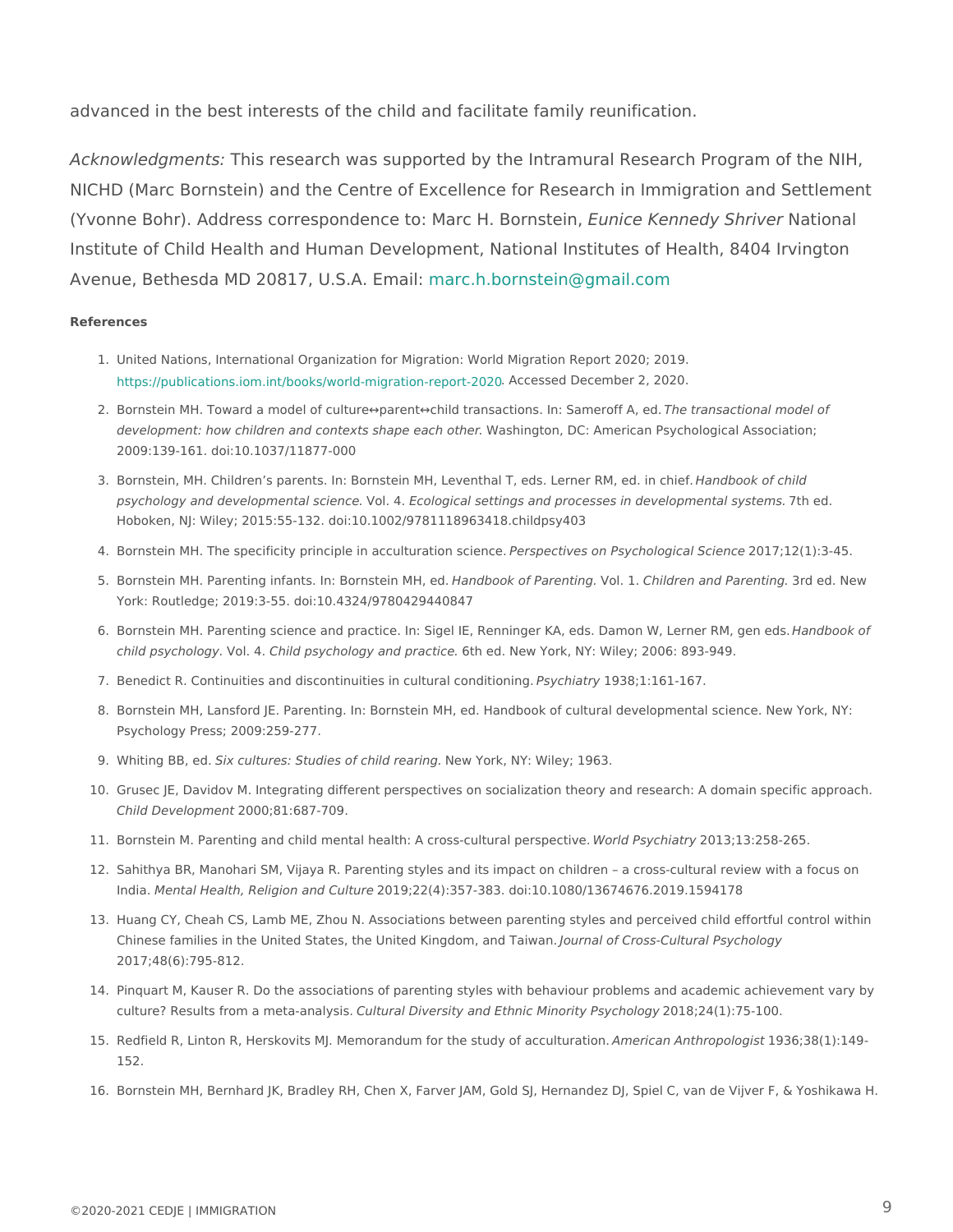Psychological acculturation: Perspectives, principles, processes, and prospects. In: Gold SJ, Nawyn SJ, eds. *The Routledge*  International Handbook of Migration Studies. 2nd ed. New York: Routledge; 2019:19-31. doi:10.4324/9781315458298

- 17. Berry JW. Immigration, acculturation and adaptation. Applied Psychology: An International Review 1997;46(1):5-68.
- 18. Rudmin FW. Critical history of the acculturation psychology of assimilation, separation, integration, and marginalization. Review of General Psychology 2003;7:3-37. doi:10.1037/1089-2680.7.3.25
- 19. Rudmin FW. Review of immigrant youth in cultural transition: Acculturation, identity, and adaptation across national contexts. *Journal of Cross-Cultural Psychology* 2008;39:230-233. doi:10.1177/0022022107313860
- 20. Roer-Strier D. Reducing risk for children in changing cultural contexts: recommendations for intervention and training. *Child Abuse and Neglect* 2001;125(2):231-248.
- 21. Bornstein MH, Cote LR. Immigration and acculturation. In: Bornstein MH, ed. *The handbook of cultural developmental*  science. Part 2. Development in different places on earth. New York, NY: Psychology Press; 2010:531-552. doi:10.4324/9780203805497
- 22. Chia A, Costigan CL. Understanding the multidimensionality of acculturation Among Chinese Canadians. *Canadian Journal*  2006;38(4):311-324. *of Behavioural Science*
- 23. Ryder AG, Alden LE, Paulhus DL. Is acculturation unidimensional or bidimensional? A head-to-head comparison in the prediction of personality, self-identity, and adjustment. *Journal of Personality and Social Psychology* 2000;79(1):49-65.
- 24. Tamis-LeMonda CS, Sze I, Ng F, Kahana-Kalman R, Yoshikawa H. Maternal teaching during play with 4-year olds: Variation by ethnicity and family resources. *Merrill-Palmer Quarterly* 2005;59:361-398. doi:10.1353/ mpq.2013.0016
- 25. Foner N, Alba R. Immigrant religion in the U.S. and Western Europe: Bridge or barrier to inclusion? *International*  2008;42:360-392. doi:10.1111/j.1747-7379.2008.00128.x *Management Review*
- 26. Güngör D, Bornstein MH, Phalet K. Religiosity, values, and acculturation: A study of Turkish, Turkish-Belgian, and Belgian adolescents. *International Journal of Behavioral Development* 2012;36:367-373. doi:10.1177/0165025412448357
- 27. Phalet K, Swyngedouw M. A cross-cultural analysis of immigrant and host values and acculturation orientations. In: Vinken H, Esther P, eds. *Comparing cultures.* Leiden, Holland: Brill; 2003:185-212.
- 28. Nguyen AM, Benet-Martinez V. Biculturalism and adjustment. *Journal of Cross-Cultural Psychology* 2013;44(1):122-159.
- 29. Kim SY, Wang Y, Chen Q, Shen Y, Hou Y. Parent-child acculturation profiles as predictors of Chinese American adolescents' academic trajectories. *Journal of Youth and Adolescence 2015;44(6):1263-1274.*
- 30. Carlo G, Basilio CD, Knight GP. The associations of biculturalism to prosocial tendencies and self evaluations. *Journal of*  2016;4(4):189-201. *Latinx Psychology*
- 31. Schwartz SJ, Unger JB, Baezconde-Garbanati L, Benet-Martinez V, Meca A, Zamboanga BL, Lorenzo-Blanco EI, Des Rosiers SE, Oshri A, Sabet R, Soto DW, Pattaroyo M, Huang S, Villamar JA, Lizzi KM, Szapocznik J. Longitudinal trajectories of bicultural identity integration in recently immigrated Hispanic adolescents: Links with mental health and family functioning. *International Journal of Psychology* 2015;50(6):440-450.
- 32. LeVine RA. Human parental care: Universal goals, cultural strategies, individual behavior. In: LeVine RA, Miller PM, eds. Parental behavior in diverse societies. New directions for child development. No 40. San Francisco, CA: Jossey-Bass; 1988:3-12.
- 33. Ngo PYL, Malz TA. Cross-cultural and cross-generational differences in Asian Americans' cultural and familial systems and their impact on academic striving. In: McCubbin HI, Thompson EA, eds. R*esiliency in family series.* Vol 2. Resiliency in *Native American and immigrant families.* Thousand Oaks, CA: Sage; 1998:265-274.
- 34. Bohr Y, Tse C. Satellite babies in transnational families: A study of parents' decision to separate from their infants. *Infant*  2009;30(3):1-22. *Mental Health Journal*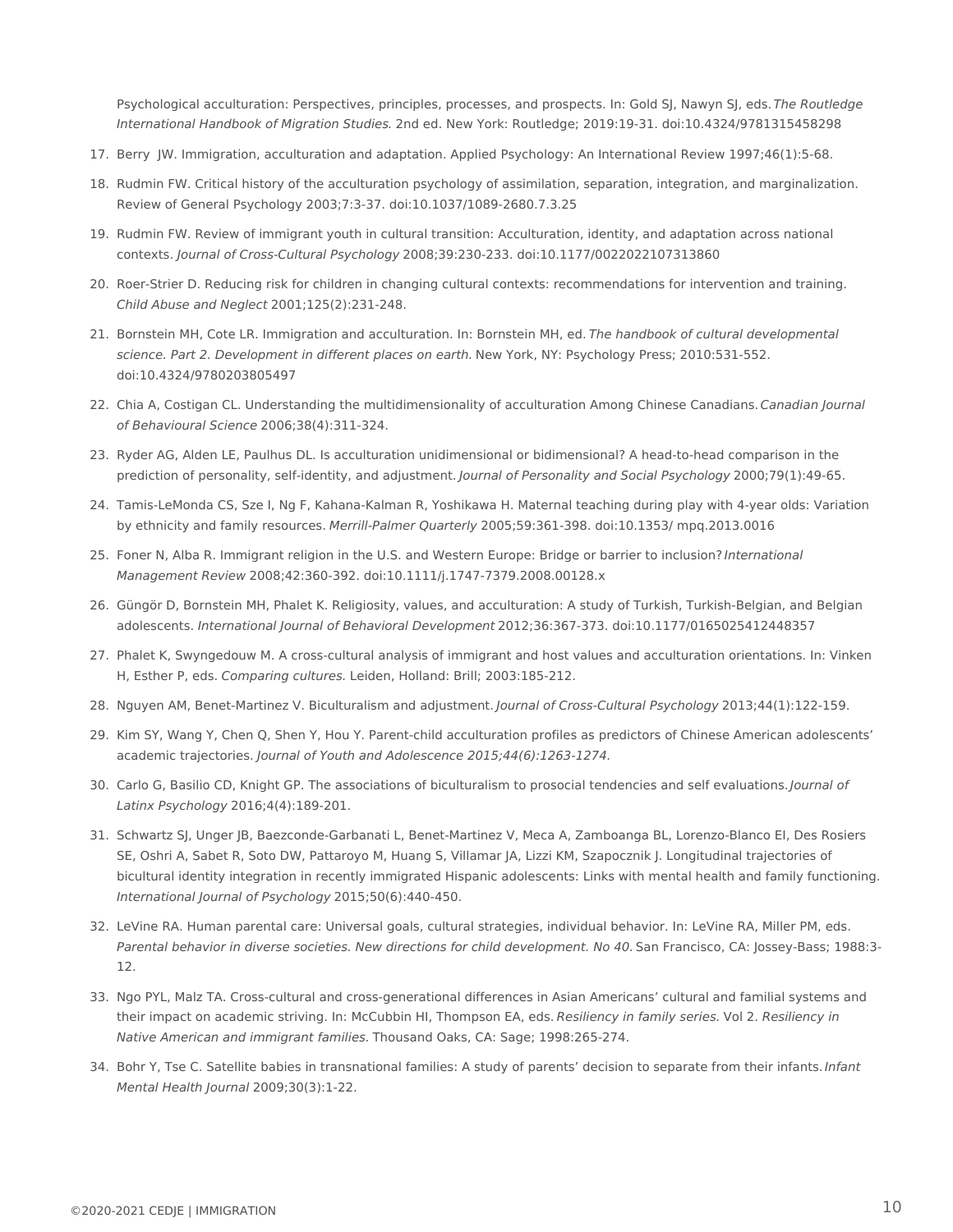- 35.Bornstein MH, Cote LR. Mother-infant interaction and acculturation: I. Behavioural comparisons South American falmitle estational Journal of Behavioral 2D @ ve 25 66m e 549-563.
- 36.Bornstein MH, Cote LR. Mothers-parenting cognitions in cultures of origin, acculturating cultur destinati $\text{Qm}$ . Id Development  $25(1):221-235$ .
- 37. Cote LR, Bornstein MH. Social and didactic parenting behaviors and beliefs among Japanese A mothers of inflamftesnc $x$ 000;1(3):363-374.
- 38. Cote LR, Bornstein MH. Mother-infant interaction and acculturation: II. Behavioural coherence Japanese American and South Amerlinctær nfaminional Journal of Behavioral 2D@ vp25 (601) e50 64 - 576.
- 39.Lin CC, Fu VR. A comparison of child-rearing practices among Chinese, immigrant Chinese, and  $parent$child$  Development  $61(2):429-433$ .
- 40. Levesque RJR. Cultural evidence, child maltrea Ct mid dt Mahtdetaht and we; 5(2): 146-160.
- 41.Oxman-Martinez J, Moreau J, Beiser M, Rummens A, Choi YR, Ogilvie L, Armstrong R. Perceive social exclusion: Newcomer immigrant chi Admenican Calonardnaal of OrthopSylah Balt(r3y):376-388.
- 42.Kelley ML, Tseng H. Cultural differences in child rearing: A comparison of immigrant Chinese a mothersournal of Cross-Cultural P992h23(4): 444-455.
- 43.Coleman DL. The Role of the Law in Relationships within Immigrant Families: Traditional Paren American Concepts of Maltreatment. In: Lansford JE, Deater-DedkmamdgKanBoFrasntieliesMih, eds. Contemporary SodNetwy York: Guilford; 2007: 287-304.
- 44. Wong R, Wu R, Guo C, Lam JK, Snowden LR. Culturally sensitive depression assessment for Ch Development of a comprehensive measure and a screening scale using AssiathemAmresipcamse approa Journal of Psych2@lho2g;y3(4):230–253. doi:10.1037/a0025628
- 45.Falicov CJ. Working with transnational immigrants: Expanding meanings of fFaammilyy Poronomersity, and culture. The culture of the culture of the culture. The culture of the culture of the culture of the culture of the 2007;46(2):157-171.
- 46.Jeong YJ, Acock A. Academic achievement trajectories of adolescents from Mexican and East A the United States.ational  $Re20000(2):226-244$ .
- 47. Cardoso JB, Scott JL, Faulkner M, Barros Lane L. Parenting in theo commate xotf oMfadeipaggretaethodn Fraisnkily 2018;80(2):301-316.
- 48.Birman D, Poff M. Intergenerational Differences in Acculturation. In: Tremblay RE, Boivin M, P MH, topic Eendcyclopedia on Early Childhood Dœnvloèntopmentwww.child-

[encyclopedia.com/immigration/according-experts/intergenerationa](http://www.child-encyclopedia.com/immigration/according-experts/intergenerational-differences-acculturation)l-Bl#bbirschredesA-paroiclu20d riation Accessed December 6, 2020.

- 49. Portes A, Rumb 2001 R legacies: The story of the seconBolengkenieyat CoAn: University of California Pres
- 50.Chan S, Leong C Chinese families in transition: Cultural conflict boanndaa objfu Stonce ant Dirsottrleesms sand the  $H$ omelets $9s94;3:263-281$ .
- 51. Uba LAsian Americans: Personality patterns, identity, land molemutal ordeal NHY: Guilford Press; 1994.
- 52. Ying YW. Strengthening intergenerational/intercultural ties in migrant families.bo A rnaw ointervent 1999;27(1):89-96. Community Psychology
- 53.Kim SY, Chen Q, Li J, Huang X, Moon UJ. Parent-child acculturation, parenting, and adolescen Chinese immigrant falmultimess. of Family Ps $\mathcal{Q}$ cOro $\mathcal{Q}$ coro $(3)$ :426-437. doi:10.1037/a0016019
- 54.Kim SY, Chen Q, Wang Y, Shen Y, Orozco-Lapray D. Longitudinal linkages among parent-child a parenting, parent-child sense of alienation, and adolescent adjustment iDae Ghine menimmigrant fa Psychology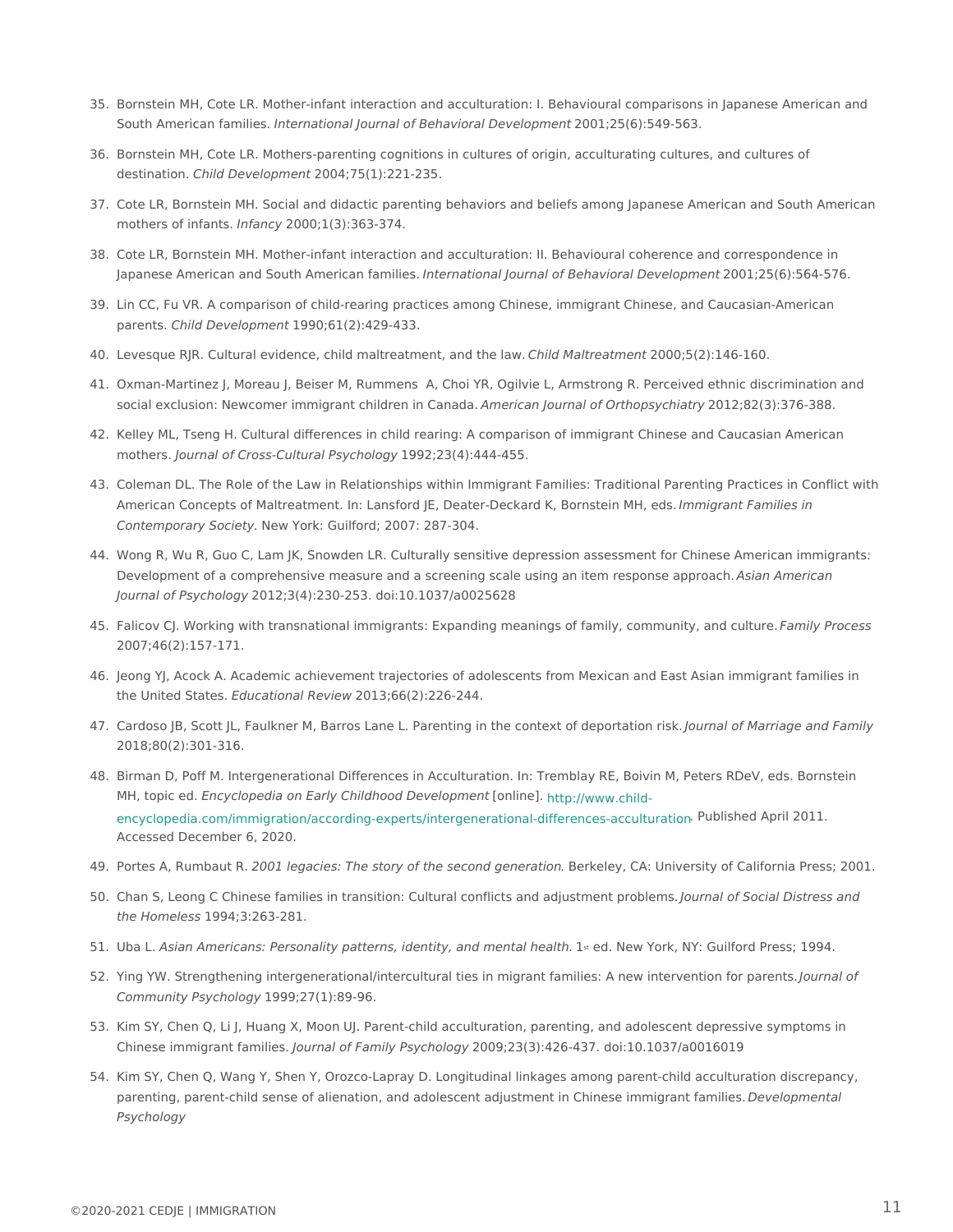2013;49(5):900-912.

- 55. McQueen A, Getz JG, Bray JH. Acculturation, substance use, and deviant behavior: Examining separation and family conflict as mediators. *Child Development* 2003;74(6):1737-1750.
- 56. Hua JM, Costigan CL. The familial context of adolescent language brokering within immigrant Chinese families in Canada. *Journal of Youth and Adolescence* 2012;41:894–906. doi:10.1007/s10964-011-9682-2
- 57. Bohr Y. Transnational infancy: a new context for attachment and the need for better models. Child Development Perspectives 2010;4(3):189-196.
- 58. Levitt P. The transnational villagers. Berkeley, CA: University of California Press; 2001.
- 59. Moran-Taylor MJ. When mothers and fathers migrate north: Caretakers, children and child rearing in Guatemala. *Latin American Perspectives* 2008;35:79-95.
- 60. Supplement to: The Lancet. The unfolding migrant crisis in Latin America. *Lancet* 2019; 394:1966.
- 61. Dreby J. U.S. immigration policy and family separation: The consequences for children's well-being. *Social Science &*  2015;132:245-251. *Medicine*
- 62. Lorenzen M. The mixed motives of unaccompanied child migrants from Central America's Northern Triangle. *Journal on*  2017;5(4):744-767. *Migration and Human Security*
- 63. UNICEF USA, Child Refugee & Migrant Crisis. Child migrants in Central America, Mexico and the USA; 2019. Available at: https://www.unicefusa.org/mission/emergencies/child-refugees-and-migrants/child-migrants-central-america-mexico-andus. Accessed December 3, 2020.
- 64. Ataiants J, Cohen C, Henderson Riley A, Tellez Lieberman J, Reidy MC, Chilton M. Unaccompanied children at the United States border, a human rights crisis that can be addressed with policy change. Journal of Immigrant and Minority Health 2018;20(4):1000-1010. doi:10.1007/s10903-017-0577-5
- 65. Suarez-Orozco C, Todorova ILG, Louie J. Making up for lost time: The experience of separation and reunification among immigrant families. *Family Process* 2002;41(4):625-643.
- 66. Waddoups AB, Yoshikawa H, Strouf K. Developmental effects of parent-child separation. *Annual Review of Developmental*  2019;1:387-410. *Psychology*
- 67. Wood LCN. Impact of punitive immigration policies, parent-child separation and child detention on the mental health and development of children. *BMJ Pediatrics Open* 2018;2(1). doi:10.1136/bmjpo-2018-000338
- 68. Rojas-Flores L, Hwang Koo J, Clements ML. Trauma and psychological distress in Latino citizen children following parental detention and deportation. *Psychological Trauma: Theory, Research, Practice and Policy* 2017;9(3):352-361.
- 69. Xu Y, Farver JAM, Zhang Z, Zeng O, Yu L, Cai B. Mainland Chinese parenting styles and parent-child interaction. *International Journal of Behavioral Development* 2005;29(6):524-531.
- 70. Berry JW. Acculturation: Living successfully in two cultures. International Journal of Intercultural Relations 2005;29(6):697-712.
- 71. Farver JAM, Lee-Shin Y. Acculturation and Korean American children's social and play behavior. *Social Development* 2000;9(3):316-336.
- 72. Browne DT, Kumar A, Puente-Duran S, Georgiades K, Leckie G, Jenkins J. Emotional problems among recent immigrants and parenting status: Findings from a national longitudinal study of immigrants in Canada. *PLoS ONE* 2017;12(4):e0175023. doi:10.1371/journal.pone.0175023
- 73. Garcıa-Coll C, Magnuson K. The psychological experience of immigration: A developmental perspective. In: Alan B, Crouter AC, Landale N, eds. *Immigration and the family.* Mahwah, NJ: Lawrence Erlbaum; 1997: 91-132.
- 74. Qin DB. Our child doesn't talk to us anymore: Alienation in immigrant Chinese families. *Anthropology and Education Quarterly*